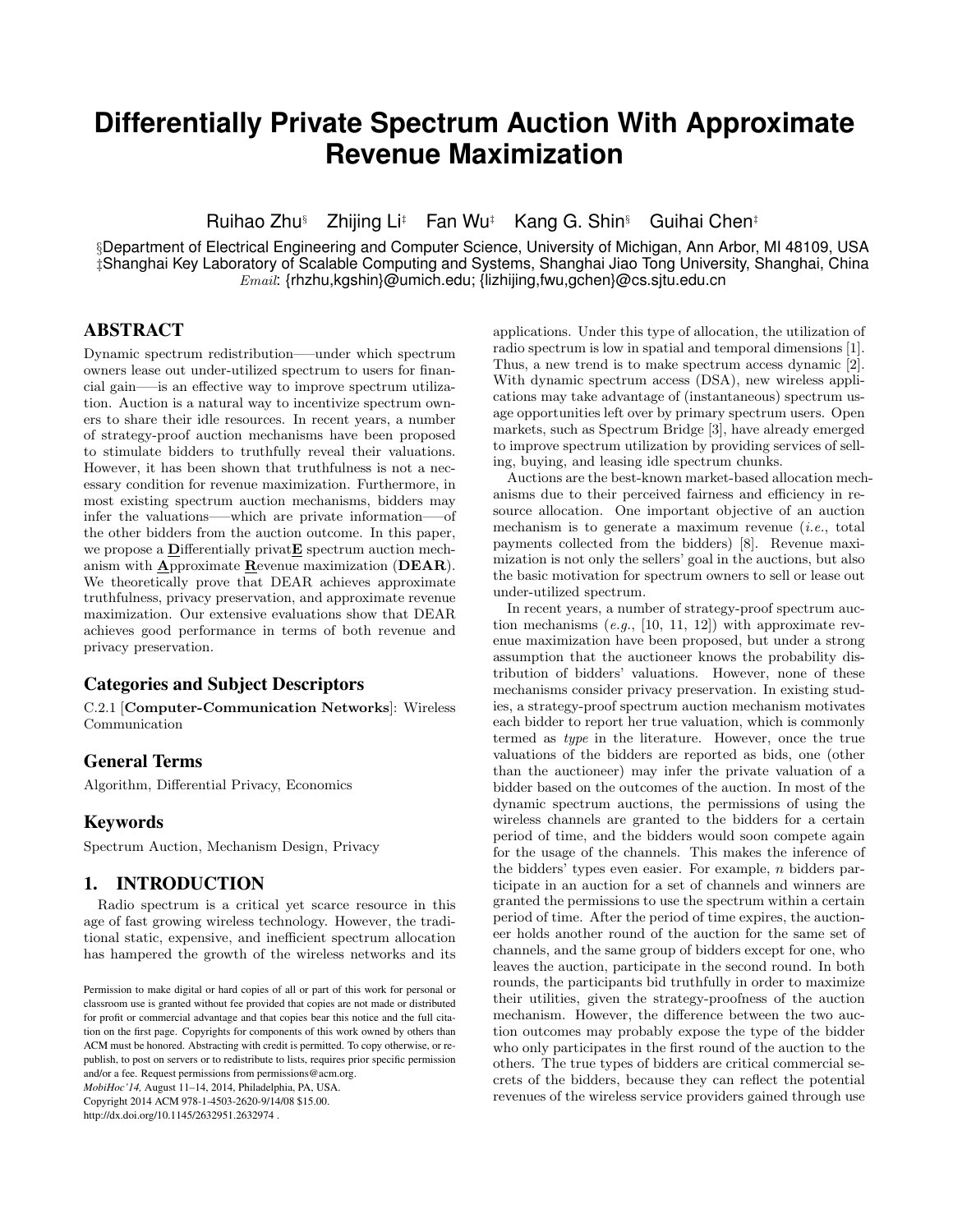of the spectrum. Therefore, it is important to achieve bidprivacy preservation in spectrum auctions.

Besides, truthfulness, which means revealing truthful information is the dominant strategy for every bidder, is a too strong assumption, since it prevents the mechanism from having very desirable properties [25, 34]. A number of studies (e.g., [20, 25]) emphasized that proper relaxations on truthfulness can help achieve a good approximation to the revenue and the social welfare in auction mechanisms.

To tackle the problem of privacy preservation, we consider the concept of differential privacy [21], which is a paradigm for private data analysis developed in recent years. Differential privacy aims to reveal information about the population as a whole, while protecting the privacy of each individual. A differentially private mechanism was first investigated by McSherry and Talwar [22]. However, spectrum is different from traditional goods, due to its spatial reusability. Two spectrum users cannot share the same channel simultaneously if their services interfere with each other. Therefore, existing differentially private mechanisms cannot be directly applied to spectrum auctions, in which a slight change of a bidder's bid may change the outcome dramatically.

In this paper, we aim at designing a differentially private spectrum auction mechanism with approximate revenue without prior information on the distribution of the bidders' valuations. We present a Differentially privatE spectrum auction mechanism with Approxiamte Revenue (DEAR). In DEAR, the auctioneer will first partition all bidders into groups and subgroups, and then randomly select the payment and allocation which generates approximate revenue with high probability while protecting the privacy.

Our contributions in this paper are summarized as follows.

- Existing differentially private auction mechanisms cannot be directly applied to spectrum allocations, and hence DEAR is the first to bridge differentially private mechanism design and dynamic spectrum redistribution. It protects bidders' privacy without heavyweighted cryptographic tools.
- We proposed a polynomial-time spectrum auction mechanism with approximate truthfulness achieving  $2\epsilon$  differential privacy and yielding an expected revenue of at least  $OPT/7 - 3ln(e + \epsilon OPT|\mathbb{P}|)/\epsilon$  in a prior-free setting, where  $OPT$  is the optimal revenue,  $\mathbb P$  is the set of possible bids and  $\epsilon > 0$  is a small constant.
- DEAR is further extended for the case of multi-channel bids with budget constraints, still guaranteeing  $2\epsilon$  differential privacy and providing an expected revenue of at least  $OPT/7 - 3c \cdot ln(e + \epsilon OPT|\mathbb{P}|)/\epsilon$ , where c is the number of channels.
- We implement DEAR and extensively evaluated its performance. Our evaluation results show that DEAR generates more revenue than the other mechanisms, while protecting bid-privacy.

The rest of this paper is organized as follows. Section 2 briefly reviews related work, while Section 3 covers technical preliminaries. Section 4 presents the detailed design of DEAR for the single channel request case. Section 5 extends DEAR to support multi-request bidders with budget constraints. Section 6 presents our evaluation results of the proposed mechanism. Finally, we conclude the paper in Section 7.

# 2. RELATED WORK

In recent years, dynamic spectrum allocation has been suggested as a viable solution to efficiently utilize and share the available spectrum [1, 4, 7]. In this architecture, the spectrum is allocated dynamically in spatial and temporal domains. Periodically, the spectrum owners allocate channels to the bidders under interference constraints with the financial goal.

In traditional economic theory, revenue-maximizing auctions are designed under the assumption that the auctioneer knows the probability distribution of the bidders' valuations; by applying Vickrey-Clarke-Groves (VCG) mechanism using virtual valuation of bidders [13], the resulting auctions can be both strategy-proof and revenue-maximizing  $(e.g., 10,$ 11]).

Without prior information of the distribution of bidders' valuations, Gandhi et al. [8] used a linear programming approach to model interference constraints. This work does not consider strategic user behavior, and assumes truthful bids for free. Strategic behavior is considered by Sengupta and Chatterjee, who proposed a knapsack-based auction for dynamic spectrum allocation to optimize the revenue [9]. However, they did not address the problem of interference in spectrum. Considering the spectrum interference constraints, Gopinathan and Li [24] proposed a strategyproof and revenue maximization spectrum auction mechanism, providing a guarantee on expected revenue. However, none of these mechanisms provides any guarantee on privacy preservation.

The design of privacy-preserving mechanisms has been studied extensively. In [32, 33], the authors presented auction protocols that prune the auctioneers' ability to falsify the auction outcome and reveal confidential information by introducing a new third party. In [15, 16, 17, 18], the authors employed various cryptography techniques to achieve security in various auction schemes. But these cryptography tools will incur high computation and overheads. Huang et al. [14] proposed a strategy-proof and privacy-preserving mechanism called *SPRING*, to achieve k-anonymity in spectrum auctions. Later, Huang et al. [36] proposed PPS, which is a privacy-preserving and strategy-proof mechanism for approximate social welfare maximization in spectrum auctions. However, none of these mechanisms considered the problem without prior knowledge of revenue maximization.

Recently, differential privacy was first introduced by Dwork [21]. Then, McSherry and Talwar [22] elegantly integrated differential privacy with mechanism designs, and pointed out that differential privacy implies approximate truthfulness as well as resilience to collusion. In particular, they studied the problem of revenue maximization in digital auctions and attribute auctions. They also suggested use of the exponential mechanism, which can achieve differential privacy, to solve mechanism design problems with different objective functions like revenue. Later studies gave further results on mechanism design via differential privacy, e.g., in [38]. Huang and Kannan examined the properties of the exponential mechanism, which can be thought of as a noisy version of VCG. They showed that, with appropriate payments, this mechanism is truthful, individually rational, approximately efficient, and differentially private.

# 3. PRELIMINARIES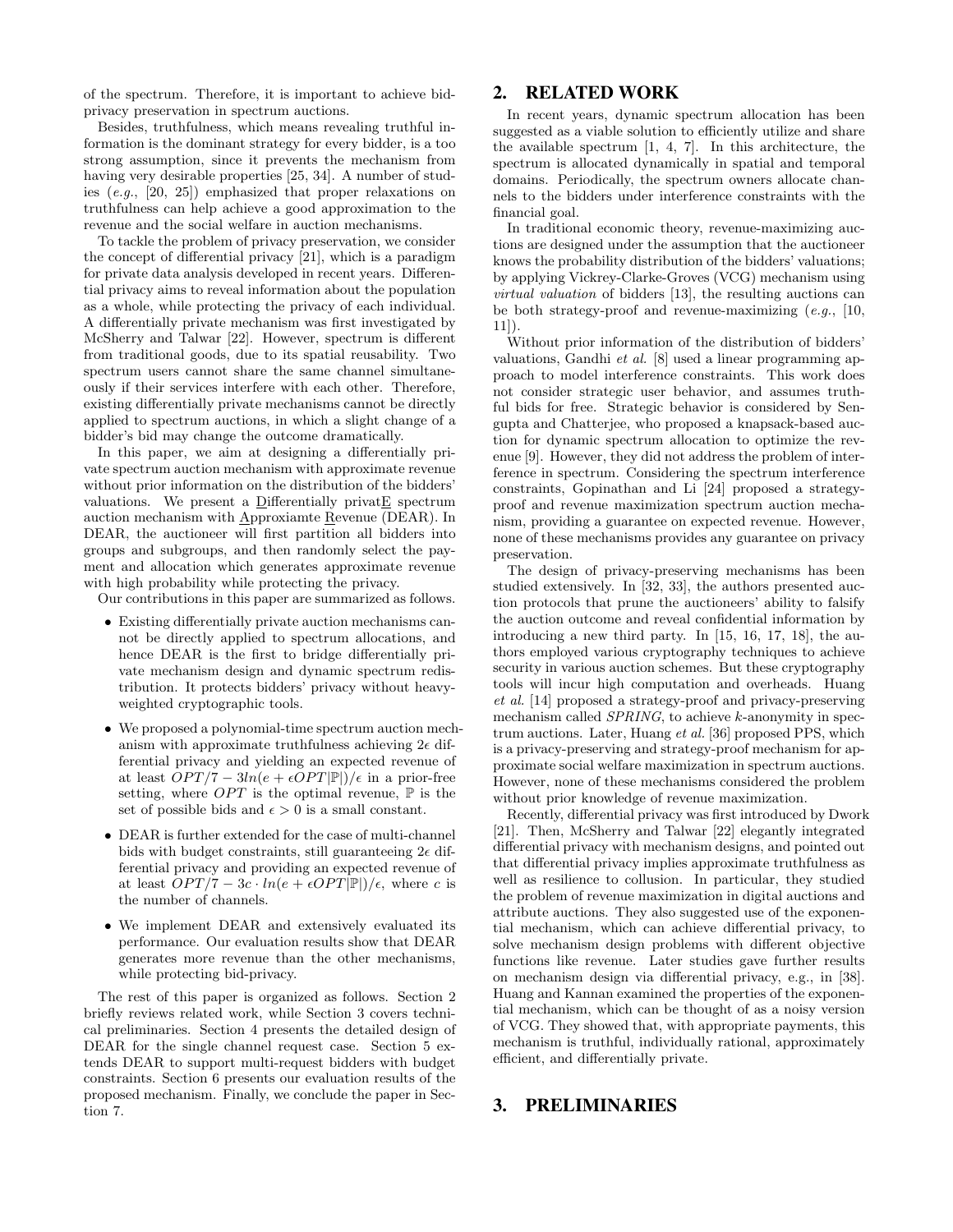In this section, we first present the auction model, and then briefly review important solution concepts drawn from differential privacy and mechanism design.

# 3.1 Auction Model

We consider a collusion-free spectrum auction with an auctioneer (seller) and a group of bidders (buyers). The auctioneer has a set  $\mathbb{C} = \{1, 2, ..., c\}$  of orthogonal channels. Unlike the allocation of traditional goods, wireless channels can be spatially reused, meaning that multiple wellseparated bidders can work on the same channel simultaneously, if they do not interfere with each other. Also, a set  $\mathbb{N} = \{1, 2, \ldots, n\}$  of bidders compete for the use of channels. Each bidder  $i \in \mathbb{N}$  requests a single channel (in Section 4) or multiple channels within its budget (in Section 5). For the case of multi-channel requests, we assume that the bidders do not have preference over different channels.

Each bidder has valuation  $v_i$  for a channel. The valuation, which is known as type in the literature, is private to the bidder for since can reflect the potential revenue the bidder gains, the valuation of each bidder may need to be kept private. Let  $\vec{v} = (v_1, v_2, \dots, v_n)$  denote the profile of the bidders' private valuations. Without loss of generality, we can normalize the bidders' valuations to the interval of (0, 1].

The bidders' bids for the channels are based on their valuations in the auction, and each bidder has a bid  $b_i$  per channel. Let  $\vec{b} = (b_1, b_2, \ldots, b_n)$  denote the profile of the bidders' bids, which are also in the range of (0, 1]. The bidders may lie about their valuations, and thus for each bidder i,  $b_i$  may not be equal to  $v_i$ . The auctioneer also initializes a set of prices  $\mathbb{P} = {\rho_1, \rho_2, \ldots, \rho_h}$ , including all the different possible valuation/bid values in (0, 1].

In the auction, the bidders are located in a geographical region. For every bidder, there is a region called interference area around her. We say bidders  $i$  and  $j$  interfere with each other if their interference areas overlap. We assume that a bidder's interference area is a unit-radius disk  $[11]$  (*i.e.*, the interference range is 2). The interference among bidders can be model as a *conflict graph*  $\mathcal{G} = \{ \mathbb{N}, \mathbb{E} \}$ , in which the vertices are the bidders, and a pair of bidders is connected if and only if their interference areas overlap.

The auctioneer wishes to allocate channels, such that every pair of the winning bidders do not interfere with each other, and set prices to maximize the total revenue. So, the outcome of an auction includes an allocation profile and a charging profile, which is based on some criteria over the bidding profile  $\vec{b}$ . Let  $\vec{x} = (x_1, x_2, \ldots, x_n)$  denote the allocation profile, where  $x_i$  is the number of channels bidder i could get. Let  $p_i$  denote the payment for bidder i, and  $\vec{p} = (p_1, p_2, \dots, p_n)$  denote the charging profile.

In the auction, each bidder  $i$  is considered selfish and rational [29, 30], and always tries to maximize her own utility  $u_i$ :

 $u_i = v_i x_i - p_i.$ 

The revenue of an auction mechanism is the sum of the payments  $\Sigma_i p_i$  collected from the bidders. Clearly, if the bidders bid untruthfully, the lower bids (than their actual valuations) may indirectly lower the revenue. However, truthfulness is shown to be too strong as a solution, which will impact the allocation scheme and may lower the revenue. So, we want to enforce approximate truthfulness. Specifically, we aim at maximizing the revenue without any prior information, while enforcing approximate truthfulness and protecting bidders' privacy.

# 3.2 Related Solution Concept

We now review some of the important and closely related solution concepts from mechanism design and differential privacy.

#### (1)  $\gamma$ -truthful

We first introduce *Dominant Strategy* [30], a strong solution concept from mechanism design.

DEFINITION 1. (Dominant Strategy [30]) Strategy  $s_i$  is a player i's dominant strategy in a game, if for any strategy  $s_i' \neq s_i$  and any other players' strategy profile  $s_{-i}$ ,

$$
u_i(s_i, s_{-i}) \ge u_i(s'_i, s_{-i}).
$$

The concept of dominant strategy is based on truthfulness. Truthfulness in an auction means that revealing truthful information is a dominant strategy for every bidder. However, exact truthfulness sometimes turns out to be too strict as a solution, so we consider approximate truthfulness, or  $\gamma$ truthfulness [23].

DEFINITION 2. ( $\gamma$ -truthful [23]) Let  $s_i$  denote the strategy when player i behaves truthfully. A mechanism is said to be  $\gamma$ -truthful if for every player i, for any strategy  $s_i' \neq s_i$  and any other players' strategy profile  $s_{-i}$ ,

$$
E[u_i(s_i, s_{-i})] \ge E[u_i(s'_i, s_{-i})] - \gamma,
$$

where  $\gamma > 0$  is a small constant.

### (2) Differential Privacy

Differential privacy has been studied extensively in the community of theoretical computer science. It guarantees that the probability distributions of possible outcomes are nearly identical, when the (input) data profiles are nearly identical. Formally,

DEFINITION 3. (Differential Privacy[21]) A mechanism  $\mathcal M$ gives  $\epsilon$  differential privacy if for any two data profiles  $D_1$  and  $D_2$  differing in a single element, and all  $S \subseteq Range(\mathcal{M}),$ 

$$
Pr[\mathcal{M}(D_1) \in S] \leq exp(\epsilon) \times Pr[\mathcal{M}(D_2) \in S],
$$

where  $\epsilon > 0$  is a small constant.

When integrating differential privacy with an auction mechanism, two neighboring profiles are the bid profiles  $\vec{b} =$  $(b_1, b_2, \ldots, b_n)$  and  $\vec{b'}$  which differs from  $\vec{b}$  in one bid (added, removed or changed).

A differentially private mechanism  $M$  can address the concern of personal input leakage. In an auction, any change in a bidder's bid won't bring significant changes to the outcome, and thus, the others cannot infer information of this particular bidder just from the outcomes.

### (3) Exponential Mechanism

A powerful tool in the literature of differential privacy is the exponential mechanism proposed by McSherry and Talwar [22].

The exponential mechanism is a general technique for constructing differentially private algorithms over an arbitrary range P of outcomes and any objective function  $F(\vec{b}, p)$  that maps a pair consisting of a data profile  $\vec{b}$  and a feasible outcome  $p \in P$  to a real-valued score.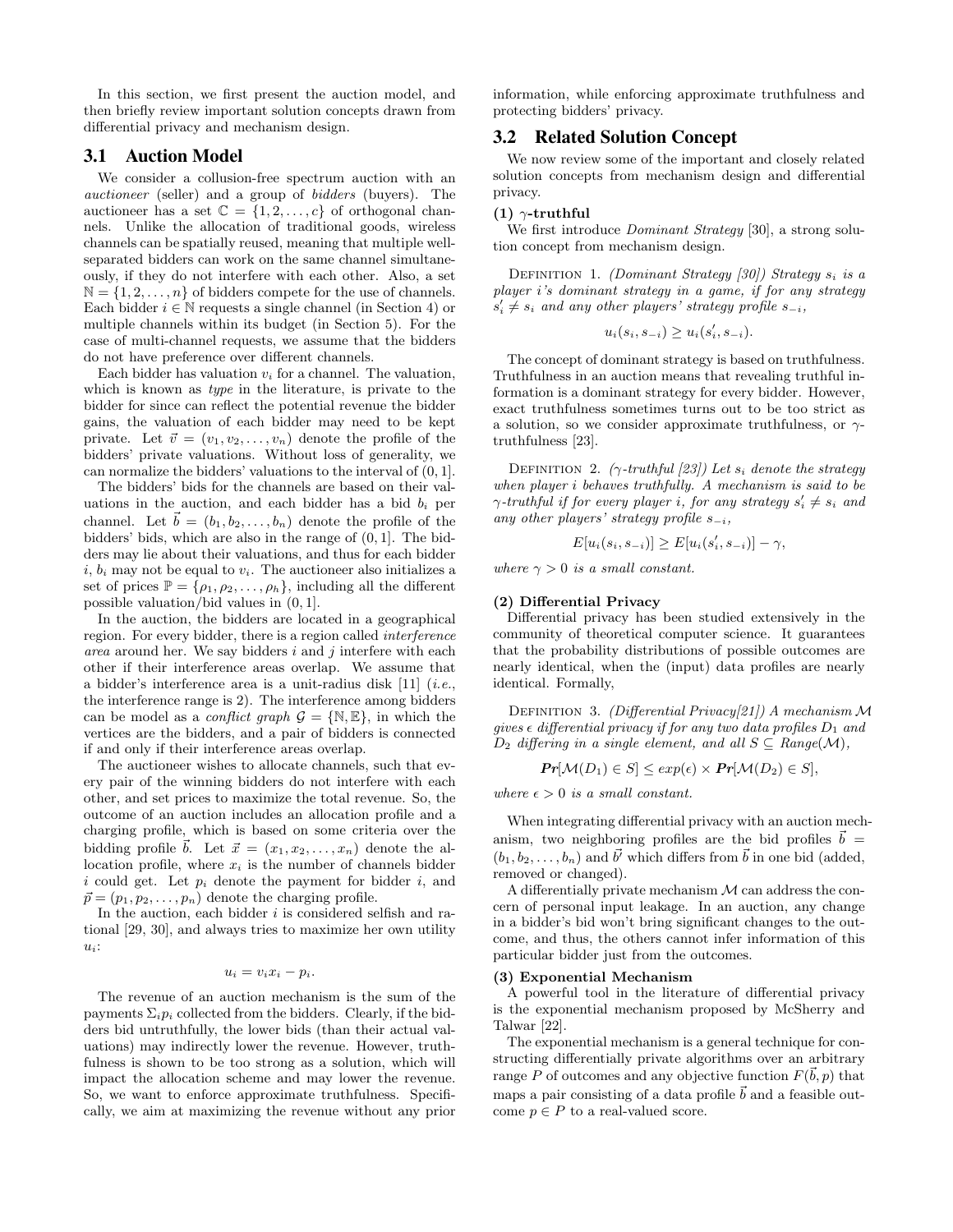In our setting,  $\vec{b}$  is the declared valuation (bid) profile,  $p$  is every winning bidder's payment per channel. In basic DEAR, the objective function  $F(\vec{b}, p)$  is the revenue function; and in extended DEAR, the objective function is the revenue function divided by the number of channels. In a spectrum auction, once the graph of bidders' location is given, the allocation scheme  $\vec{x}$  is only depends on parameter  $\vec{b}$  and p. Thus, we can denote the revenue function as  $Q(\vec{b}, p)$ , and  $Q(\vec{b}, p) = p \Sigma_i x_i(\vec{b}, p)$ .

Given a range  $P$ , a data profile  $\vec{b}$ , an objective function  $F$ , and a small constant  $\epsilon$ , the exponential mechanism  $Exp(P, \vec{b}, F, \epsilon)$  chooses an outcome p from the range P with probability

$$
\mathbf{Pr}[Exp(P, \vec{b}, F, \epsilon) = p] \propto exp\left(\epsilon F\left(\vec{b}, p\right)\right),
$$

THEOREM 1. The exponential mechanism gives  $2\epsilon\Delta$  differential privacy [22].

Here,  $\Delta$  is the Lipschitz constant of the objective function F, *i.e.*, for any two data profiles  $\vec{b}$  and  $\vec{b'}$  differing in a single element, and for any outcome p, the score  $F(\vec{b}, p)$  and  $F(\vec{b}', p)$  differs by at most  $\Delta$ .

Theorem 1 highlights that the exponential mechanism will be the most useful when  $\Delta$  is small. In DEAR, a small  $\Delta$ ensures that a single change in the bid of a bidder has a small effect on the outcome.

# 4. DEAR

We now present DEAR, a differentially private spectrum auction mechanism with approximate revenue maximization.

### 4.1 Design Rationale

DEAR integrates the exponential mechanism with spectrum auction to achieve both approximate revenue maximization and differential privacy. Basically, DEAR is a single price auction, in which all the winning bidders will be charged with a uniform price. The main idea of DEAR is to randomly select a price from a set of prices with a carefully designed probability distribution. For each price, there are a corresponding allocation and a generated revenue. The probability of a price to be chosen is set to be proportional to its corresponding revenue. Thus, approximate revenue maximization and differential privacy can be achieved. We briefly illustrate the design challenges and our ideas in meeting them.

### (1) Payment Selection

In a non-informative-prior setting, the auctioneer has no information on the distribution of bidders' valuations. The obstacle in such a setting is to design a mechanism that can select the optimal/sub-optimal price to charge bidders. Setting p either too high or too low may reduce the revenue. Moreover, we want the payment selection to guarantee approximate truthfulness, which should force bidders in the auction to have limited incentive to lie. To achieve these objectives, we integrate the exponential mechanism with spectrum auction to determine the price. DEAR sets the probability of each price to be chosen to be proportional to its corresponding generated revenue. Therefore, DEAR could choose the price that generates a high revenue with high probability, while protecting privacy.

### (2) Spectrum Allocation

For each price  $\rho$  in the set of prices, the auctioneer wants to allocate channels to as many bidders as possible in order to maximize her revenue. Unlike traditional goods, spectrum is reusable among bidders subject to the spatial interference constraints. It has been shown that it's NP-complete [35] to find the optimal spectrum allocation. DEAR partitions the bidders into groups according to their geographic locations. For each price  $\rho$ , DEAR allocates channels to groups that can generate the highest revenue.

### 4.2 Design Details

Following the guidelines in Section 4.1, we now describe the detailed design of DEAR. It performs the auction in three steps. It first partitions the bidders into groups and subgroups. Then, it initializes the set of prices, and calculates the probability distribution over the set. Finally, it randomly selects a price from the set of prices as the payment with the carefully designed probability distribution and allocates the channels to the winners.

### Step 1: Grouping of Bidders

Before running the spectrum auction, DEAR first divides the set of bidders N into groups and subgroups.



Figure 1: Hexagons uniformly-colored using 7 colors. No adjacent hexagons are in the same color.

Since the bidders are located in a geographic region, DEAR basically divides the entire region into small hexagons with unit side-length [11], and then uniformly colors the hexagons with seven colors, as illustrated in Fig. 1.

Let  $g_i$  denote the group that contains all the subgroups in color *i*, and  $g_i^j$  denote the *j*'th subgroup of  $g_i$  which contains the bidders located in the same hexagonal region. Like in Fig. 1,  $g_1$  contains all the bidders located in the yellow region, and  $g_1^j$   $(j = 1, ..., |g_1|)$  contains bidders located in each separate yellow hexagon.

Since there are seven colors, we denote the set of groups as:

$$
\mathbb{G} = \{g_1, g_2, \ldots, g_7\},\,
$$

and denote the set of subgroups in group  $g_k, k \in \{1, 2, \ldots, 7\}$ as:

$$
g_k = \left\{g_k^1, g_k^2, \ldots, g_k^{|g_k|}\right\}
$$

.

In such a grouping, we have the following two properties. Property 1 Any pair of bidders from the same subgroup cannot be allocated on the same channel due to the interference constraint.

Property 2 Any pair of bidders from different subgroups in the same group can share the same channel.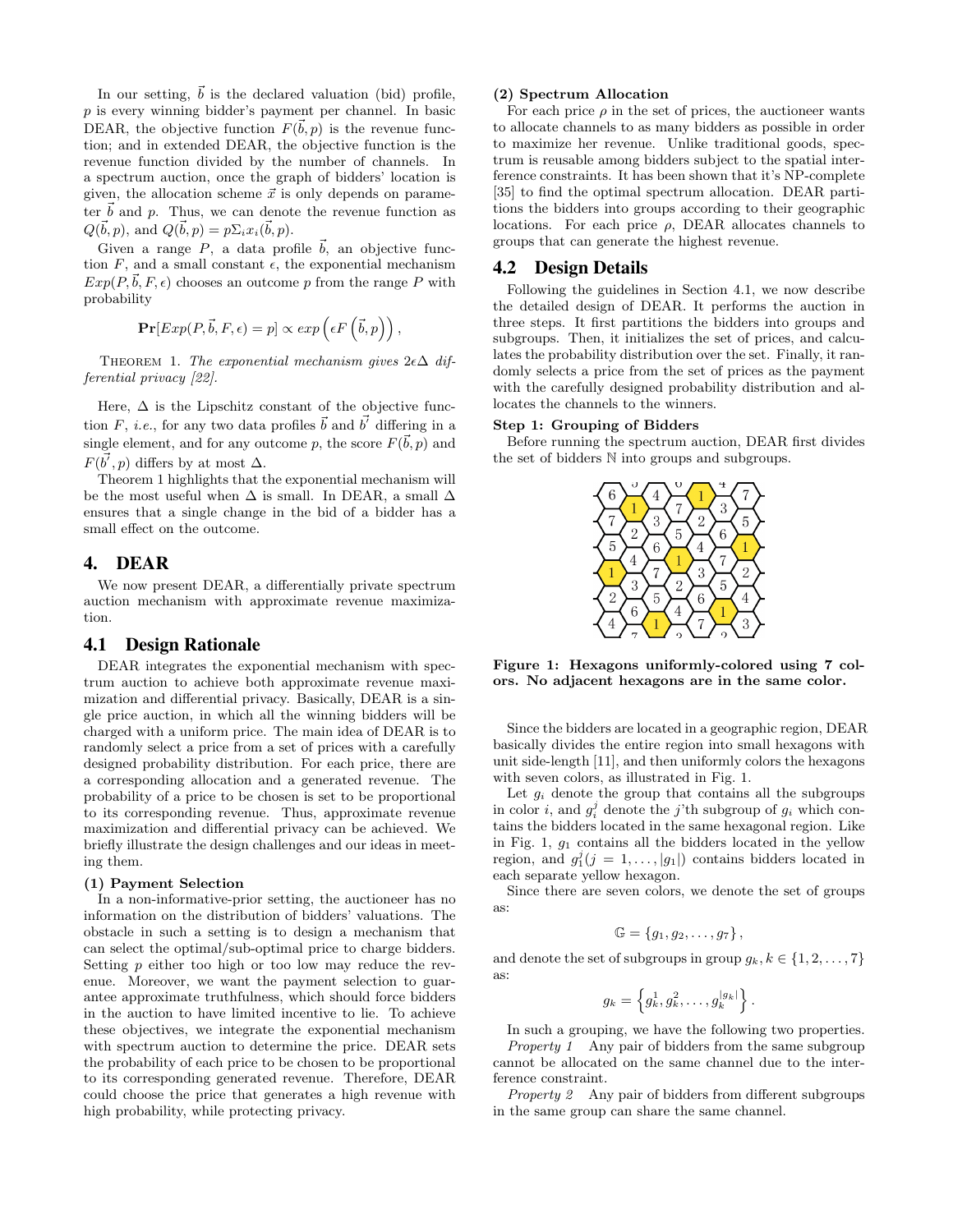Any pair of bidders from the same subgroup are in the same hexagon with unit side-length  $(i.e.,$  half of the interference range), so the distance between them is no more than 2. Since every bidder's interference area is an unit-radius disk, then any two bidders' interference areas intersect with each other, so no two bidders from the same subgroup could share a common channel. Thus, Property 1 holds.

Property 2 can be obtained from the observation that since each bidder's interference area is a unit-radius disk, the distance between any pair of bidders from two different subdistance between any pair or bidders from two different sub-<br>groups but in the same group is at least  $(\frac{\sqrt{3}}{2})^2 + (\frac{5}{2})^2 = \sqrt{7}$ .  $\sqrt{7}$  > 2, which means that the distance between the two bidders is far enough for these bidders to be out of interfere with each other. Thus, they can share the same channel.

These two properties tell us that: (A) For each subgroup  $g_k^i$ , the number of winning bidders in it is at most  $\min(|g_k^i|, c)$ ; (B) Winning bidders from different subgroups in the same group can be combined to obtain the whole set of winners.

### Step 2: Calculation of Probability Distribution

For each price  $\rho_i \in \mathbb{P}$ , DEAR removes the bidders with bids less than  $\rho_j$  in every subgroup. This changes  $g_k^i \in g_k$ to  $g_k^{i'}$ , and changes  $g_k \in \mathbb{G}$  to  $g_k'$ , and we denote this step as

$$
\mathbb{G}' = Remove(\mathbb{N}, \mathbb{G}, \rho_j),
$$

where  $Remove()$  is the removing function that returns the set of groups containing bidders with bids at least  $\rho_i$ .

For the remaining bidders in subgroup  $g_k^{i'} \in g_k'$ , DEAR randomly selects  $min(|g_k^{i'}|, c)$  bidders as candidates. Obviously, this method of candidate selection is not related to bidders' bids. We denote this step as

$$
W_k^i(\rho_j) = Select(g_k^{i'}, min(|g_k^{i'}|, c)),
$$

where  $Select()$  is the candidate selection function.

For each group  $g_k' \in \mathbb{G}'$ , DEAR combines the candidates from all its subgroups to form the set of candidates  $W_k(\rho_i)$ in group  $g_k'$  at price  $\rho_j$ :

$$
W_k(\rho_j) = \bigcup_{i=1}^{|g_k'|} W_k^i(\rho_j).
$$

DEAR picks up the group with most candidates from the seven groups, let  $W(\rho_i)$  be the group with the most candidates when the price is  $\rho_j$ :

$$
k_0 = \underset{k}{\operatorname{argmax}} |W_k(\rho_j)|,\tag{1}
$$

$$
W(\rho_j) = W_{k_0}(\rho_j) \tag{2}
$$

The tentative price for the candidates in  $W(\rho_i)$  is set to  $\rho_j$ . Thus, the revenue when setting the price to  $\rho_j$  is:

$$
Q(\vec{b}, \rho_j) = \rho_j |W(\rho_j)|. \tag{3}
$$

.

DEAR calculates the corresponding revenue when setting the price to all possible values in P. Then, DEAR sets the probability of price  $\rho_i \in \mathbb{P}$  to be chosen proportional to its corresponding revenue, i.e.,

$$
Pr(\rho_j) = \frac{exp(\epsilon Q(\vec{b}, \rho_j))}{\sum_{\rho_i \in \mathbb{P}} exp(\epsilon Q(\vec{b}, \rho_i))}
$$

Algorithm 1 shows the pseudo-code of the probability calculation over the prices in set P.

# Algorithm 1 Calculation of Probability over Prices

Input: A set of bidders N, a set of channels C, a bid profile  $\vec{b}$ , a set of prices  $\mathbb P$  and a set of groups  $\mathbb G$ . **Output:** A probability vector of possible prices  $\vec{Pr}$ . 1: for all  $\rho_j \in \mathbb{P}$  do 2:  $G' \leftarrow Remove(\mathbb{N}, \mathbb{G}, \rho_j).$ 3: for all  $g_k' \in \mathbb{G}'$  do 4:  $W_k(\rho_j) \leftarrow \emptyset$ . 5: for all  $g_k^{i'} \in g_k'$  do 6:  $W_k^i(\rho_j) \leftarrow Select(g_k^{i'}, min(|g_k^{i'}|, c)).$ 7:  $W_k(\rho_j) \leftarrow W_k(\rho_j) \cup W_k^i(\rho_j).$ 8: end for 9: end for 10:  $k_0 \leftarrow \text{argmax}|W_k(\rho_j)|.$ 11:  $W(\rho_j) \leftarrow W_{k_0}(\rho_j)$ 12:  $Q(\vec{b}, \rho_j) \leftarrow \rho_j |W(\rho_j)|.$ 13: end for 14: for all  $\rho_j \in \mathbb{P}$  do 15:  $Pr(\rho_j) \leftarrow \frac{exp(\epsilon Q(\vec{b}, \rho_j))}{\sum_{\rho_i \in \mathbb{P}} exp(\epsilon Q(\vec{b}, \rho_i))}.$ 16: end for Return  $\vec{Pr}$ ;

### Step 3: Price Selection and Channel Allocation

After calculating the probabilities of all the prices in set  $\mathbb P$ to be chosen as payment, we get the probability vector  $\vec{Pr} =$  $(Pr(\rho_1), Pr(\rho_2), \ldots, Pr(\rho_{|\mathbb{P}|}))$ . DEAR randomly selects a price  $p \in \mathbb{P}$  as the auction payment per channel according to the probability vector. Then, the corresponding candidates  $W(p)$  are the winners and will be allocated channels.

### 4.3 Analysis

We now analyze the privacy, approximate truthfulness, and revenue of DEAR.

First, we show that the carefully designed grouping can limit the Lipschitz constant  $\Delta$  of the objective function  $Q$ . This way, DEAR can guarantee good differential privacy.

### THEOREM 2. DEAR achieves  $2\epsilon$  differential privacy.

PROOF. We consider two bid profiles  $\vec{b}$  and  $\vec{b'}$  differing in only one bid. Let  $M$  denote the outcome function, which corresponds to the per-channel charge determined by the auctioneer in DEAR. We denote the probability of price  $p \in$  $\mathbb P$  to be chosen when the bid profile is  $\vec b$  and  $\vec b'$  as  $Pr(\mathcal{M}(\vec b) =$  $\rho$ ) and  $Pr(\mathcal{M}(\vec{b}') = \rho)$ , respectively. We define  $\Delta Q \geq 0$ , which is the Lipschitz constant of the objective function  $Q$ , to be the largest possible difference in  $Q$ , when applied to two bid profiles that differ only in one bid, for all p. Then,

$$
\frac{Pr(\mathcal{M}(\vec{b}) = \rho)}{Pr(\mathcal{M}(\vec{b'}) = \rho)}
$$
\n
$$
= \frac{exp(\epsilon Q(\vec{b}, \rho))/\sum_{\rho_i \in \mathbb{P}} exp(\epsilon Q(\vec{b}, \rho_i))}{exp(\epsilon Q(\vec{b'}, \rho))/\sum_{\rho_i \in \mathbb{P}} exp(\epsilon Q(\vec{b'}, \rho_i))}
$$
\n
$$
= \frac{exp(\epsilon Q(\vec{b}, \rho))}{exp(\epsilon Q(\vec{b'}, \rho))} \times \frac{\sum_{\rho_i \in \mathbb{P}} exp(\epsilon Q(\vec{b'}, \rho_i))}{\sum_{\rho_i \in \mathbb{P}} exp(\epsilon Q(\vec{b'}, \rho_i))}
$$
\n
$$
\leq \frac{exp(\epsilon Q(\vec{b'}, \rho) + \epsilon \Delta Q)}{exp(\epsilon Q(\vec{b'}, \rho))} \times \frac{\sum_{\rho_i \in \mathbb{P}} exp(\epsilon Q(\vec{b'}, \rho_i))}{\sum_{\rho_i \in \mathbb{P}} exp(\epsilon Q(\vec{b}, \rho_i))}
$$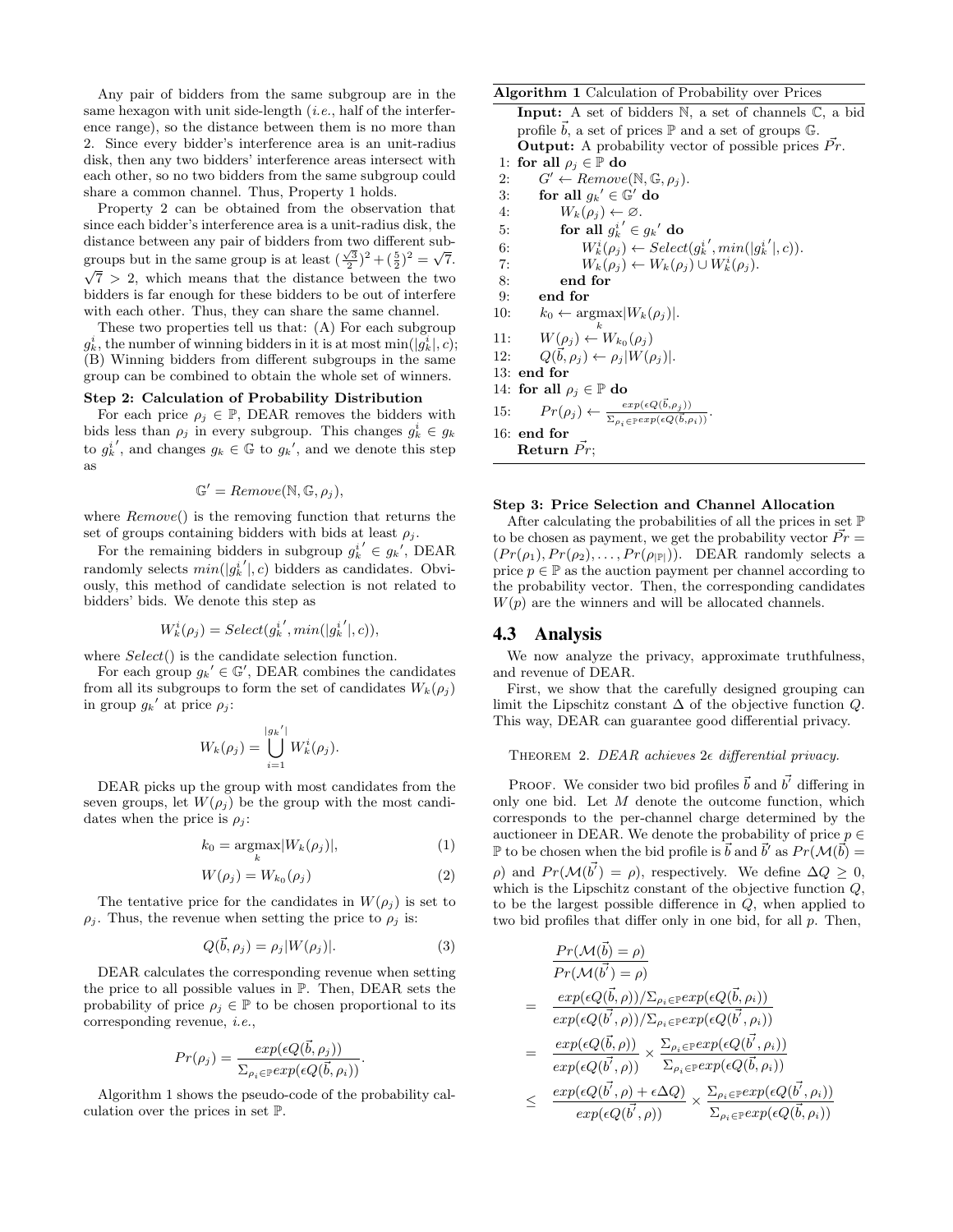$$
\leq exp(\epsilon \Delta Q) \times \frac{\sum_{\rho_i \in \mathbb{P}} exp(\epsilon Q(\vec{b}, \rho_i) + \epsilon \Delta Q)}{\sum_{\rho_i \in \mathbb{P}} exp(\epsilon Q(\vec{b}, \rho_i))}
$$
  
=  $exp(\epsilon \Delta Q) \times exp(\epsilon \Delta Q)$   
=  $exp(2\epsilon \Delta Q)$  (4)

Since in DEAR, for any  $\rho \in \mathbb{P}$ , any bidder  $i \in \mathbb{N}$  can change the revenue function  $Q(\vec{b}, \rho)$  by at most

$$
\Delta Q = px_i(\vec{b}, \rho) \le \rho \le 1. \tag{5}
$$

From  $(1)$  and  $(2)$ , we get

$$
Pr(\mathcal{M}(\vec{b}) = p) \le exp(2\epsilon) Pr(\mathcal{M}(\vec{b'}) = p).
$$
 (6)

Therefore, DEAR achieves  $2\epsilon$  differential privacy.  $\Box$ 

Next, we show the approximate truthfulness of DEAR.

THEOREM 3. DEAR is  $4\epsilon$ -truthful.

PROOF. Let  $E[u_i(b_i, b_{-i})]$  denote the expected utility of bidder i, when she bids  $b_i$ . M is the outcome function and  $\epsilon$  is very small (satisfying  $exp(2\epsilon) < 1 + 4\epsilon$ ).

Suppose bidder i bids  $b_i \neq v_i$ . We distinguish the following two cases:

• Case 1: We consider the scenario where i bids lower than her true value,  $b_i \leq v_i$ .

For all  $\rho \in \mathbb{P}$ , if  $b_i < \rho$ , the bidder will be removed and then  $x_i(b_i, b_{-i}, \rho)v_i - \rho = 0$ ; if  $b_i \geq \rho$ , the bidder is still in the subgroup, and  $x_i(b_i, b_{-i}, \rho) = x_i(v_i, b_{-i}, \rho)$ for the candidate selection function Select() is not related to the bid. In Theorem 2, we proved that DEAR achieves  $2\epsilon$  differential privacy. Obviously, the utility of each bidder with a single demand is less than 1, so we have:

$$
E[u_i(b_i, b_{-i}, v_i, \mathbb{P})]
$$
\n
$$
= \sum_{\rho \in \mathbb{P}} Pr[M(b_i, b_{-i}) = \rho] \times (x_i(b_i, b_{-i}, p)v_i - \rho)
$$
\n
$$
\leq \sum_{\rho \in \mathbb{P}} exp(2\epsilon) Pr[M(v_i, b_{-i}) = \rho]
$$
\n
$$
\times (x_i(v_i, b_{-i}, \rho)v_i - \rho)
$$
\n
$$
= exp(2\epsilon) E[u_i(v_i, b_{-i}, v_i, \mathbb{P})]
$$
\n
$$
(1, 1) \cdot \sum_{\rho \in \mathbb{P}} [v_i(v_i, b_{-i}, v_i, \mathbb{P})]
$$

$$
\leq (1+4\epsilon)E[u_i(v_i, b_{-i}, v_i, \mathbb{P})]
$$
  
\n
$$
\leq E[u_i(v_i, b_{-i}, v_i, \mathbb{P})] + 4\epsilon
$$
\n(7)

• Case 2: We consider the scenario where  $b_i > v_i$ .

For all  $\rho \in \mathbb{P}$ , if  $v_i \geq \rho$ , then  $b_i > \rho$  and bidder i will still be in the subgroup. Since the selection function Select() is not related to the bid,  $x_i(b_i, b_{-i}, \rho) =$  $x_i(v_i, b_{-i}, \rho)$ . For all  $\rho \in \mathbb{P}$  satisfying  $v_i < \rho$ , if  $b_i < \rho$ , then bidder  $i$  will be removed and the utility is 0; else if  $b_i > \rho$ , bidder i will still be in the subgroup. If she loses, her utility is 0; if she wins, her utility

$$
u_i(b_i, b_{-i}, v_i, \rho) = v_i - \rho < 0.
$$

Thus, for all  $\rho \in \mathbb{P}$  satisfying  $v_i < \rho$ , misreporting leads the utility to non-positive. Then,

$$
E[u_i(b_i, b_{-i}, v_i, \mathbb{P})]
$$
  
=  $\sum_{\rho \in \mathbb{P}} Pr[M(b_i, b_{-i}) = \rho] \times (x_i(b_i, b_{-i}, \rho)v_i - \rho)$   
 $\leq \sum_{(\rho \in \mathbb{P}) \land (\rho \leq v_i)} Pr[M(b_i, b_{-i}) = \rho]$ 

$$
\times (x_i(b_i, b_{-i}, \rho)v_i - \rho)
$$
  

$$
\times \sum_{k=1}^{n} p_m(M(v_i, b_{-i}) - \rho)
$$

$$
\leq \sum_{(\rho \in \mathbb{P}) \wedge (\rho \leq v_i)} Pr[M(v_i, b_{-i}) = \rho]
$$

$$
\times (x_i(v_i, b_{-i}, \rho)v_i - \rho) \leq E[u_i(v_i, b_{-i}, v_i, \mathbb{P})]
$$
\n(8)

Thus, the theorem follows.  $\Box$ 

THEOREM 4. DEAR has an expected revenue of at least  $OPT/7 - 3ln(e + \epsilon OPT|\mathbb{P}|)/\epsilon$ , where  $|\mathbb{P}|$  is the number of different bids from  $\mathbb{P}$ , which is the set of price.

To prove this theorem, we first give the following lemmas. Let  $OPT^* = max_{\rho} Q(\vec{b}, p) = max_{\rho} \rho |W_1(\rho)|$ , let  $OPT$ denote the optimal single price revenue for the spectrum auction.

LEMMA 1.  $OPT^*$  is within a factor of 7 of OPT, i.e.,  $OPT/7 \leq OPT^* \leq OPT$ .

PROOF. Suppose the revenue of the spectrum auction reaches OPT when the charged price to each winner is  $\rho'$ . Then, for price  $\rho$ , DEAR chooses the group with the most candidates (also with the highest revenue) from the seven groups. Since OPT is upper-bounded by the sum of the optimal revenue of each of the seven groups. Thus,  $OPT/7 \leq OPT^* \leq$ OPT.  $\Box$ 

LEMMA 2. Letting  $S_t = \left\{ \rho : Q(\vec{b}, \rho) > OPT^* - t \right\}$ . For those t satisfying  $t \geq ln(|\mathbb{P}|OPT^*/(t|S_t|))/\epsilon$ , the expected revenue generated by our mechanism  $E[REV(M)] \geq OPT^*$ 3t.

PROOF. Let  $\overline{S_{2t}} = \left\{ \rho : Q(\vec{b}, \rho) \leq OPT^* - 2t \right\}$ , we first prove that  $Pr(\rho \in \overline{S_{2t}})$  is at most  $\frac{|P| exp(-\epsilon t)}{|S_t|}$ .

The probability  $Pr(\rho \in \overline{S_{2t}})$  is no more than  $Pr(\rho \in$  $S_{2t}/Pr(\rho \in S_t)$ , as the new denominator is at most one. Then, we can write:

$$
\frac{Pr(\rho \in \overline{S_{2t}})}{Pr(\rho \in S_t)} = \frac{\sum_{\rho \in \overline{S_{2t}}} exp(\epsilon Q(\vec{b}, \rho))/\sum_{\rho_i \in \mathbb{P}} exp(\epsilon Q(\vec{b}, \rho_i))}{\sum_{\rho \in S_t} exp(\epsilon Q(\vec{b}, \rho))/\sum_{\rho_i \in \mathbb{P}} exp(\epsilon Q(\vec{b}, \rho_i))}
$$
\n
$$
= \frac{\sum_{\rho \in \overline{S_{2t}}} exp(\epsilon Q(\vec{b}, \rho))}{\sum_{\rho \in S_t} exp(\epsilon Q(\vec{b}, \rho))}
$$
\n
$$
< \frac{exp(\epsilon(OPT^* - 2t))|\overline{S_{2t}}|}{exp(\epsilon(OPT^* - t))|\overline{S_t}|}
$$
\n
$$
= exp(-\epsilon t) \frac{|\overline{S_{2t}}|}{|\overline{S_t}|}
$$
\n
$$
\leq \frac{|\mathbb{P}|exp(-\epsilon t)}{|\overline{S_t}|}. \tag{9}
$$

Then, DEAR selects price  $\rho \in \mathbb{P}$  that achieves revenue at least  $OPT^* - 2t$  with probability of at least  $1 - \frac{|\mathbb{P}| exp(-\epsilon t)}{|S_t|}$  $\frac{xp(-\epsilon t)}{|S_t|}$ . By using the assumption on  $t$ , we make this probability at least  $1 - \frac{t}{OPT^*}$ . Multiplying them, we get:

$$
E[REV(\mathcal{M})] \ge (1 - \frac{t}{OPT^*})(OPT^* - 2t)
$$
  
>  $OPT^* - 3t.$  (10)

 $\Box$ 

Next, we use the above lemmas to prove Theorem 4.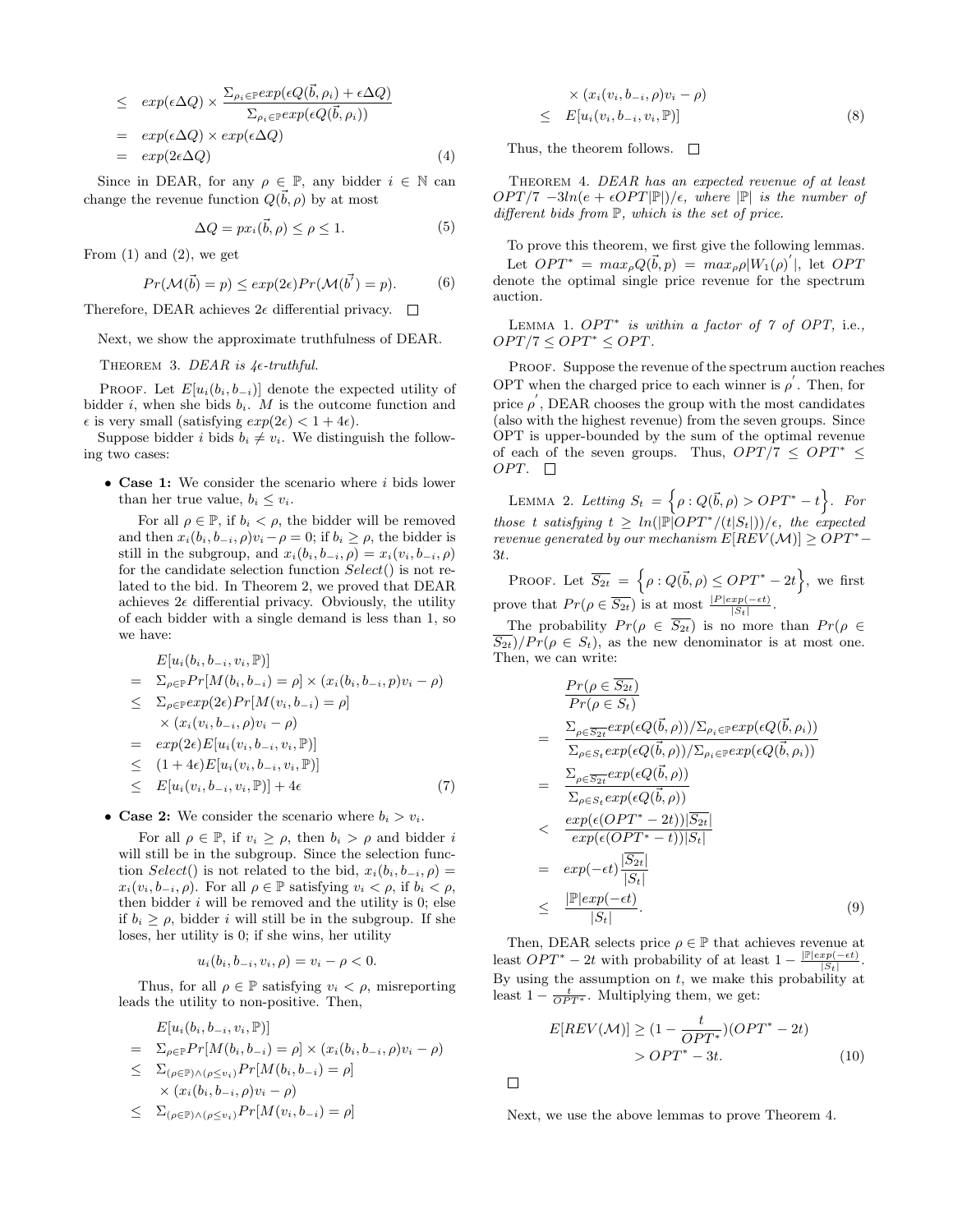PROOF. Let  $t = ln(e + \epsilon OPT^*|\mathbb{P}|)/\epsilon$ , notice that  $t \geq 1/\epsilon$ , then we have,

$$
ln(OPT^*|\mathbb{P}|/(t|S_t|))/\epsilon < ln(OPT^*|\mathbb{P}|/t)/\epsilon
$$
  

$$
< ln(e + OPT^*|\mathbb{P}|/t)/\epsilon
$$
  

$$
< ln(e + \epsilon OPT^*|\mathbb{P}|)/\epsilon
$$
 (11)

We apply Lemma 2 using  $t = ln(e + \epsilon OPT^*|\mathbb{P}|)/\epsilon$  and by Lemma 1, we have:

$$
E[REV(\mathcal{M})] \ge OPT^* - 3t
$$
  
\n
$$
\ge \frac{1}{7}OPT - \frac{3}{\epsilon}ln(e + \epsilon OPT^*|\mathbb{P}|)
$$
  
\n
$$
\ge \frac{1}{7}OPT - \frac{3}{\epsilon}ln(e + \epsilon OPT|\mathbb{P}|).
$$
\n(12)

This completes the proof.  $\Box$ 

# 5. EXTENSION TO MULTI-DEMAND BID-DERS WITH BUDGET CONSTRAINTS

In the previous section, we proposed a differentially private spectrum auction mechanism with approximate revenue maximization, in which each bidder bids for a single channel. Here we extend it to adapt to a more practical scenario in which a bidder can bid for multiple channels with a budget constraint. This extension also achieves privacy preservation, approximate truthfulness and approximate revenue maximization.

Different from the existing spectrum auction with bidders having multiple requests, we consider the budget of each bidder instead of the demand number. The budget of a bidder is the maximum upper bound on her ability to pay; this is a very common constraint. Also, budget constraints are studied extensively in the theoretical computer science community and are a central feature of many real auctions.

In the extended mechanism, we allow bidders to bid for multiple channels by submitting their budgets. Let  $\mathbb{B}$  =  $(B_1, B_2, \ldots, B_n)$  denote the budget profile of the bidders. We assume that each bidder has an identical valuation on different channels. In the auction, each bidder  $i \in \mathbb{N}$  submits not only her per-channel bid  $b_i \in (0, 1]$ , but also the budget  $B_i \in [0, c]$  to the auctioneer. Here, c is the number of channels.

# 5.1 Virtual Bidder

In the extended DEAR, bidders with adequate budgets may get more than one channels. Here, we introduce the concept of virtual bidder to turn the extended problem into the basic problem.

For price  $\rho \in \mathbb{P}$ , bidder *i* with a bid greater than  $\rho$  could get at most  $B_i/\rho$  different channels. Thus, DEAR creates  $|B_i/\rho|$  replicas called *virtual bidders* for bidder *i*. Each virtual bidder can be allocated at most one channel. DEAR places these virtual bidders in the same subgroup with bidder i. Therefore, any two virtual bidders of a bidder should be allocated different channels. Then, DEAR sets the bids of all the virtual bidders to  $\rho$ .

Let's consider an illustrative example of virtual bidder.

Suppose there are 20 channels in the auction, bidder  $i \in g_k^j$ is willing to buy spectrum at the price of 0.4 per channel, and she has a budget of 0.9. Assume a price from the price set is  $\rho = 0.3$ . Given p, bidder i could buy at most  $\lfloor 0.9/0.3 \rfloor$  $=$  3 different channels and will be charged at 0.3 per channel. So, DEAR creates 3 virtual bidders  $i^1$ ,  $i^2$  and  $i^3$  instead of



Figure 2: An illustrative example.

the original bidder *i* in subgroup  $g_k^j$ , and then set the bids of these virtual bidders to 0.3, as shows in Fig. 2.

### 5.2 Extended DEAR

The procedures of bidder grouping and random selection and allocation are nearly the same as those in DEAR. Due to space limitation, we will focus on the differences in the step of probability calculation.

### Step 1: Bidder Grouping

Please refer to subsection 4.2 for details.

### Step 2: Calculation of Probability Distribution

For each price  $\rho_i \in \mathbb{P}$ , DEAR first removes the bidders with bids less than  $\rho_j$  in every subgroup. This changes each subgroup  $g_k^i \in g_k$  to  $g_k^{i'}$ , changes each group  $g_k \in \mathbb{G}$  to  $g_k'$ , and changes  $\mathbb G$  to  $\mathbb G'$ . Then, for the remaining bidders in each subgroup  $g_k^{i'} \in g'_k$ , DEAR creates virtual bidders for each bidder  $l \in g_k^{i'}$  according to her budget and the price  $\rho_j$ . Let  $g_k^{\hat{i}'}$  denote the set of virtual bidders in subgroup  $g_k^{i'}$ .

DEAR randomly selects  $min(|g_k^{\hat{i}}'|, c)$  virtual bidders as virtual candidates, represented by  $W_k^i(\rho_j)$ . This method of virtual candidate selection is not related to biddersaf bids.

For each group  $g'_k \in \mathbb{G}'$ , DEAR combines the virtual candidates from all its subgroups to form the set of virtual candidates  $W_k(\rho_j)$  in group  $g'_k$  at price  $\rho_j$ :

$$
W_k(\rho_j) = \bigcup_{i=1}^{|g'_k|} W_k^i(\rho_j).
$$

DEAR picks up the group with most virtual candidates from the seven groups, let  $W(\rho_i)$  be the group with the most virtual candidates when the setting price is  $\rho_j$ .

The tentative price for the virtual candidates in  $W(\rho_j)$  is set to  $\rho_i$ . Thus, the revenue when setting the price to  $\rho_i$  is:

$$
Q(\vec{b}, \rho_j) = \rho_j |W(\rho_j)|.
$$

DEAR calculates the corresponding revenue when setting the price to all possible values in P. Then, DEAR sets the probability of price  $\rho_i \in \mathbb{P}$  to be chosen proportional to its corresponding revenue divided by the number of channels, i.e.,

$$
Pr(\rho_j) = \frac{exp(\epsilon Q(\vec{b}, \rho_j)/c)}{\sum_{\rho_i \in \mathbb{P}} exp(\epsilon Q(\vec{b}, \rho_i)/c)}.
$$

#### Step 3: Price Selection and Channel Allocation

DEAR selects the price and virtual winners according to subsection 4.2. Winners will be the bidders of the winning virtual bidders, and the number of channels each winner gets is equal to the number of her virtual winners.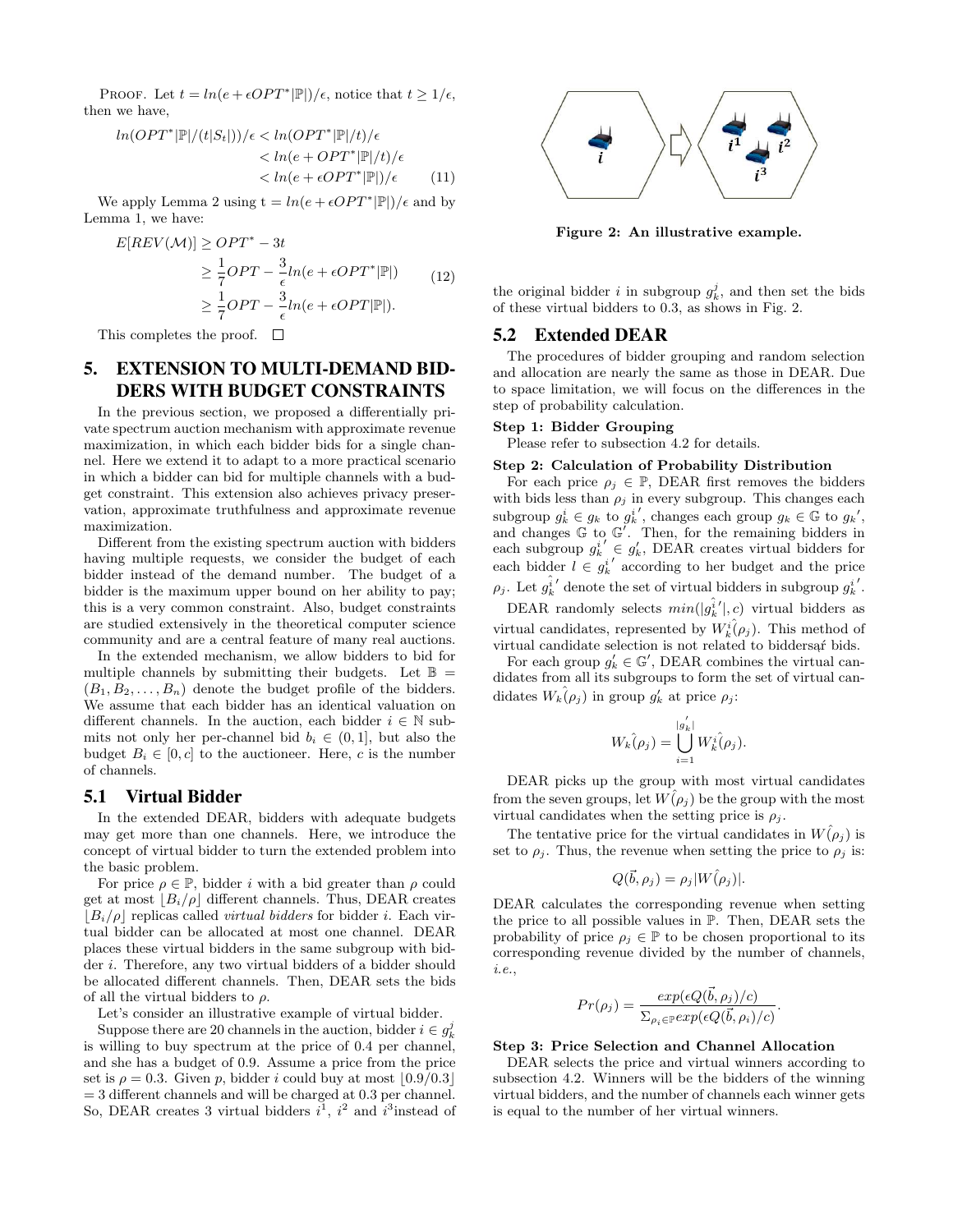For the extended DEAR, we get the following theorem.

THEOREM 5. The extended DEAR is individually rational, and every bidder pays within her budget.

PROOF. Suppose DEAR selects  $p \in \mathbb{P}$  as the payment and allocates channels to the corresponding winning bidders. If the bid of bidder  $i \in \mathbb{N}$  is less than p, then she will be charged nothing. Otherwise, bidder  $i \in \mathbb{N}$  will get at most  $|B_i/\rho|$ channels and will pay at most  $\rho |B_i/\rho| \leq B_i$ . Thus, every bidder pays within her budget. The mechanism achieves individual rationality.  $\square$ 

THEOREM 6. The extended DEAR gives  $2\epsilon$  differential privacy, an expected revenue at least  $OPT/7 - 3c \cdot ln(e +$  $\epsilon$ OPT $|\mathbb{P}|/\epsilon$ , where  $|\mathbb{P}|$  is the number of different bids of  $\mathbb{P}$ , and the extended DEAR is  $4\epsilon(max_{i\in\mathbb{N}}E[u_i])$ -truthful.

PROOF. Here, the objective function is  $Q(\vec{b}, \rho)/c$ .

As for any  $\rho \in \mathbb{P}$ , any bidder  $i \in \mathbb{N}$  can change the revenue function  $Q(\vec{b}, \rho)$  by at most

$$
p\lfloor B_i/\rho\rfloor \leq B_i \leq c.
$$

Thus,  $\Delta(Q/c)$  could be at most 1. Similar to the proof of Theorem 2, the extended mechanism gives  $2\epsilon$  differential privacy.

The proof of approximate truthfulness and revenue analysis is similar to the proof of Theorem 3 and Theorem 4 respectively.  $\square$ 

# 6. EVALUATION

We have implemented DEAR and extensively evaluated its performance. On one hand, our evaluation results show that DEAR can generate a relatively high revenue despite randomness. On the other hand, the evaluation results show that DEAR achieves good differential privacy.

### 6.1 Methodology

When evaluating the revenue of DEAR, we compare DEAR with a greedy and truthful spectrum auction mechanism (denoted by "GREEDY") proposed in [10] and another truthful spectrum auction mechanism (denoted by "TSAWAP") in [11]. For the extended DEAR, since there exists no other privacy-preserving spectrum auction mechanism for bidders with budget constraints, we evaluate its performance under various settings without comparison with others.

We vary the number of bidders from 100 to 1500 with a step of 100, and set the number of channels to be 15, 20, and 30. The bidders are randomly deployed in a square area of 5000m×5000m. Each bidder has an interference range of 425m [37]. Any pair of bidders who lie within each other's interference range are in conflict, and thus cannot be allocated on the same channel simultaneously. We assume that each bidder's bid is uniformly distributed over (0,1] with a precision of 2 decimal places. In the case of extended DEAR, we further assume that each bidder has a budget  $B_i$  randomly chosen from  $[b_i,c]$ , c is the number of channels. We set the privacy constant  $\epsilon$  to 0.1 and 0.5.<sup>1</sup> All the results are averaged over 1000 runs.

We use two performance metrics to evaluate DEAR, including revenue and privacy. The revenue is referred to as the sum of charges to the bidders. A mechanism guarantees good privacy if the outcome of probability distribution over prices has a as small as possible change when any bidder unilaterally reports a different bid. We definite the notion of Privacy Leakage according to the definition of differential privacy to quantitatively measure the privacy guarantee of DEAR.

DEFINITION 4 (PRIVACY LEAKAGE). Given a mechanism  $\mathcal{M}$ , suppose  $\vec{a}$  and  $\vec{a'}$  are probability distributions over a price set  $\mathbb P$  for bidding profiles  $\vec b$  and  $\vec b'$ , which only differ in a single bid, respectively. The privacy leakage between the two bidding profiles is the maximum of absolute differences between the logarithmic probabilities of the two distributions, i.e.,

$$
\max_{i \in \{1, 2, \dots, |\mathbb{P}|\}} |\ln a_i - \ln a'_i|.
$$
 (13)



Figure 3: Revenue comparison among GREEDY, TSAWAP and DEAR.

### 6.2 Revenue

We first evaluate DEAR and extended DEAR's performances in terms of revenue.

Fig. 3(a) shows the comparison results of DEAR with GREEDY and TSAWAP, when the number of channels is 15. From these results, we can see that DEAR outperforms GREEDY and TSWAP in nearly all the cases in terms of

<sup>1</sup>The range of each bidder's valuation/bid, budget, and the value of  $\epsilon$  can be chosen differently from those used here. However, the results of using different setups are similar to the results shown in this paper. Therefore, we only show the results for the above setup.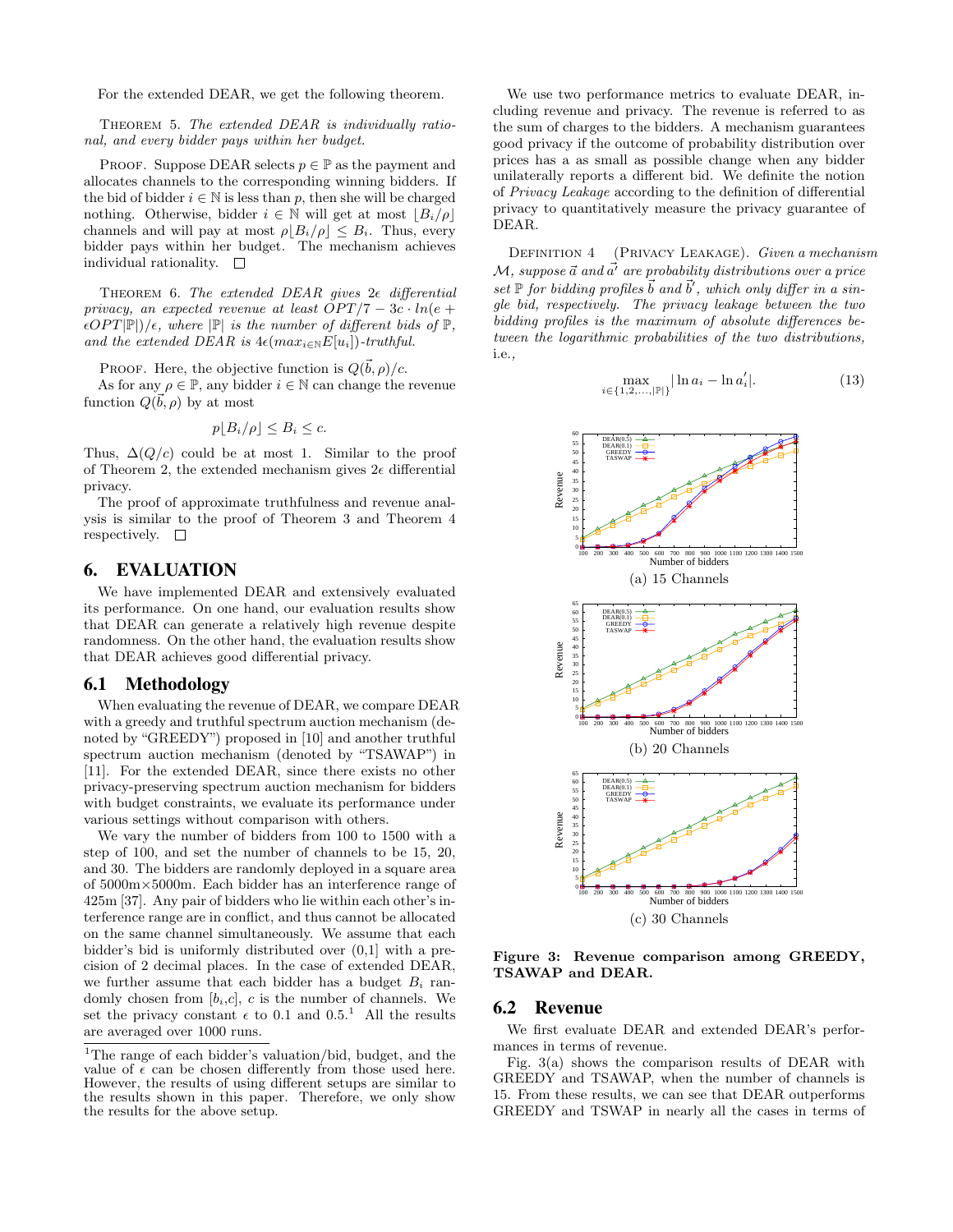revenue. The only exceptions are when the number of bidders is greater than 1200 (for  $\epsilon = 0.5$ ), and when the number of bidders is greater than 1000 (for  $\epsilon = 0.1$ ), GREEDY and TSWAP can generate slightly more revenues than DEAR. This is because both GREEDY and TSAWAP rely on the existence of critical neighbors to generate revenue, and when the number of bidders grows, GREEDY and TSAWAP can find critical neighbors with higher and higher bids.

Figs. 3(b) and 3(c) show the comparison results of DEAR with GREEDY and TSAWAP, when the number of channels are 20 and 30, respectively. From these results, we can see that DEAR outperforms GREEDY and TSWAP significantly in all the cases in terms of revenue. This is because DEAR does not rely on the existence of critical neighbor to generate revenue, and when the number of channels grows, some winning bidders may not have any critical neighbor.

These results imply that DEAR is suitable for secondary spectrum markets with relatively sparse bidders.



Figure 4: Revenue generated by extended DEAR

Fig. 4 shows the revenue generated by extended DEAR, when bidders bid for multiple channels with budget limits. We observe that, the larger the number of channels is, the higher the revenue is. When the number of channels is fixed, the growth rate of revenue becomes slower as the number of bidders increases. This is because the number of winning bidder in each subgroup is bounded by the number of channels, and thus, the generated revenue converges.

### 6.3 Privacy

We finally evaluate DEAR and extended DEAR in terms of privacy. We set the number of channels to 20, and vary the number of bidders from 100 to 1500. Fig. 5 shows the privacy leakage of DEAR and extended DEAR.

Fig. 5(a) shows the privacy leakage of DEAR. The results show that when  $\epsilon = 0.1$ , DEAR's privacy leakage is always less than 0.018, and when  $\epsilon = 0.5$  DEAR's privacy leakage is always less than 0.085. From the evaluation results, we see that in both cases the privacy performance of DEAR are far better than 0.2−differential privacy and 1−differential privacy, respectively. This implies that it is nearly impossible for any agent to learn the bid information of the others. Thus, DEAR can guarantee good privacy performance.

Fig. 5(b) shows the privacy leakage of extended DEAR. Similar to DEAR, the results show that in both cases of  $\epsilon = 0.1$  and 0.5, the privacy leakages of extended DEAR are small, and the privacy performance of DEAR are far better than 0.2−differential privacy and 1−differential privacy, respectively. Besides, we can see that when the number of bidders increases, the privacy leakage of extended DEAR decreases. This is because extended DEAR allows each bidder to bid for multiple channels, and thus the impact of a single bid change is limited.

These results show that (extended) DEAR achieves good differential privacy.



Figure 5: Privacy performance.

### 7. CONCLUSION

In this paper, we have presented the first differentially private spectrum auction mechanism, called DEAR, with approximate revenue maximization. DEAR performs well with both single- and multi-channel requests when bidders have budget constraints. For both cases, we have theoretically proven the properties in revenue and privacy. We have also implemented DEAR and extensively evaluated its performance. Our mechanisms are shown to be able to generate relatively high and stable revenue, while protecting the bidprivacy.

# 8. ACKNOWLEDGEMENT

The SJTU authors of this paper were supported in part by the State Key Development Program for Basic Research of China (973 project 2014CB340303 and 2012CB316201), China NSF grant 61272443 and 61133006, Shanghai Science and Technology fund 12PJ1404900 and 12ZR1414900, and Program for Changjiang Scholars and Innovative Research Team in University (IRT1158, PCSIRT) China. The UM authors were supported in part by the US NSF under Grant No. CNS-1114837. The opinions, findings, conclusions, and recommendations expressed in this paper are those of the